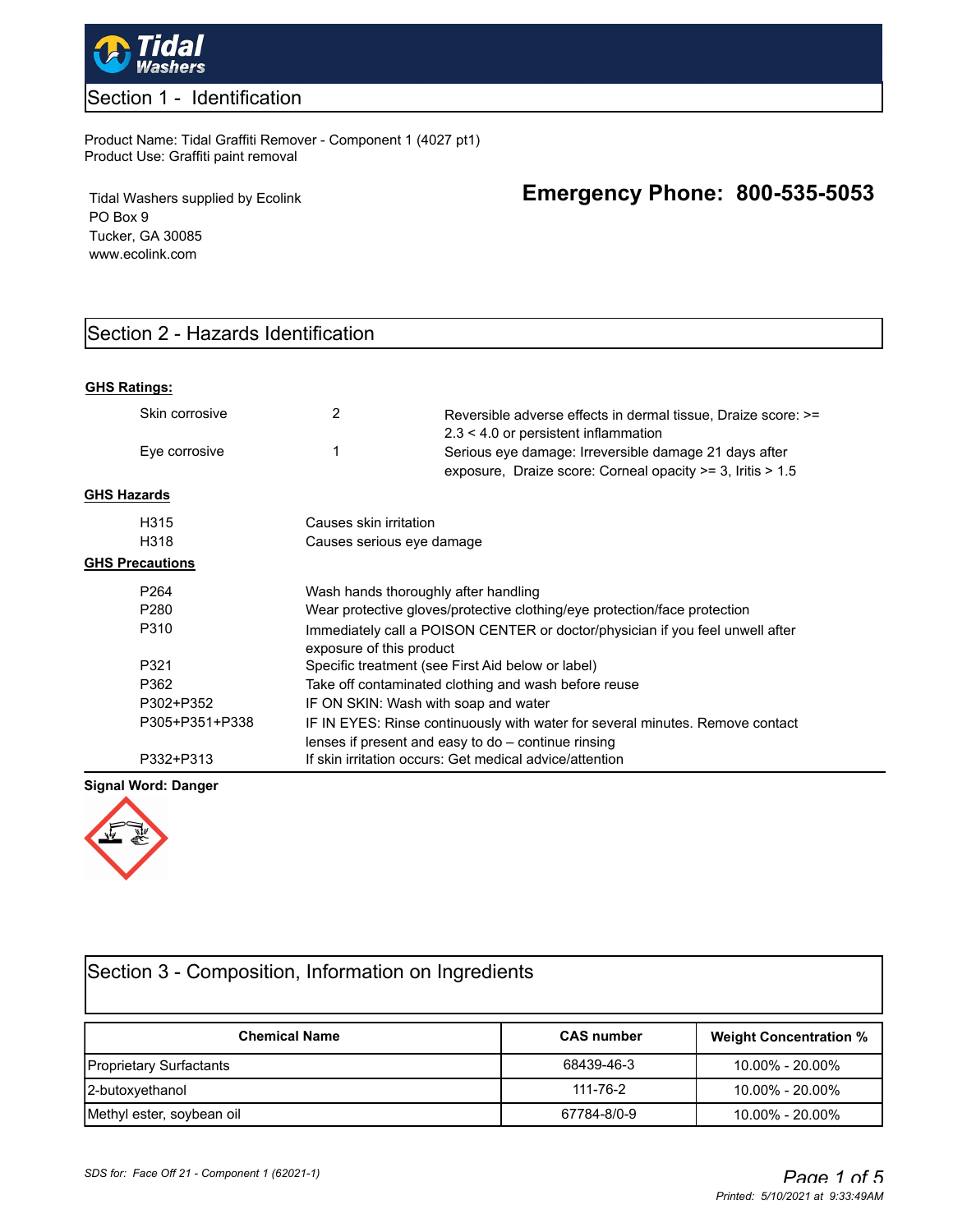| Xylenesulfonic acid sodium salt     | 1300-72-7      | 5.00% - 10.00%      |
|-------------------------------------|----------------|---------------------|
| Dipropylene Glycol Monomethyl Ether | 34590-94-8     | 1.00% - 5.00%       |
| Nonylphenol, ethoxylated            | 127087-87-0-12 | 1.00% - 5.00%       |
| Cocoamidopropyl Betaine             | 70851-81-5     | $1.00\%$ - $5.00\%$ |

## Section 4 - First Aid Measures

### **After inhalation:**

Take affected persons into fresh air and keep quiet. Supply fresh air. Call a doctor immediately

**After eye contact:** Rinse opened eye for several minutes under running water. Call a doctor immediately.

**After skin contact:** Immediately wash with water and soap and rinse thoroughly. Call a doctor immediately.

**After swallowing:** Rinse out mouth and then drink plenty of water. Do not induce vomiting; call for medical help immediately. NOTE: Never give an unconscious person anything to drink.

### Information for doctor:

**Most important symptoms and effects, both acute and delayed:** Causes severe skin burns and eye damage. Gastric or intestinal disorders · Indication of any immediate medical attention and special treatment needed Medical supervision for at least 48 hours.

# Section 5 - Fire Fighting Measures

Flash Point: N/A

LEL: 1.00 UEL: 11.00

The product is not flammable

CO2, powder or water spray. Fight larger fires with water spray or alcohol resistant foam.

· For safety reasons unsuitable extinguishing agents: Water with full jet

Hazardous Decomposition:

None Known

**Advice for firefighters Protective equipment:** Wear self-contained respiratory protective device.

Wear fully protective suit. Additional information Cool endangered receptacles with water spray . Use fire extinguishing methods suitable to surrounding conditions.

# Section 6 - Accidental Release Measures

**Personal precautions, protective equipment and emergency procedures:** Wear protective equipment. Keep unprotected persons away. Mount respiratory protective device.

**Environmental precautions:** Dilute with plenty of water. Do not allow to enter sewers/ surface or ground water.

**Methods and material for containment and cleaning up:** Absorb liquid components with liquid-binding material.

Use neutralizing agent.Dispose contaminated material as waste according to Section13. Ensure adequate ventilation.

# Section 7 - Handling & Storage

**Precautions for safe handling:** Keep receptacles tightly sealed. Ensure good ventilation/exhaustion at the workplace. When diluting always pour product into water and not vice versa.

**Information about fire - and explosion protection:** No special measures required.

**Conditions for safe storage, including any incompatibilities:** Store only in the original receptacle. Use polyolefine receptacles. Provide acid-resistant floor.

**Suitable material for receptacles and pipes:** Stainless steel.

**Information about storage in one common storage facility:** Store away from reducing agents. Store away from metals. Do not store together with alkalis (caustic solutions). Do not store together with organic materials. **Further information about storage conditions:** Keep container tightly sealed.

# Section 8 - Exposure Controls/Personal Protection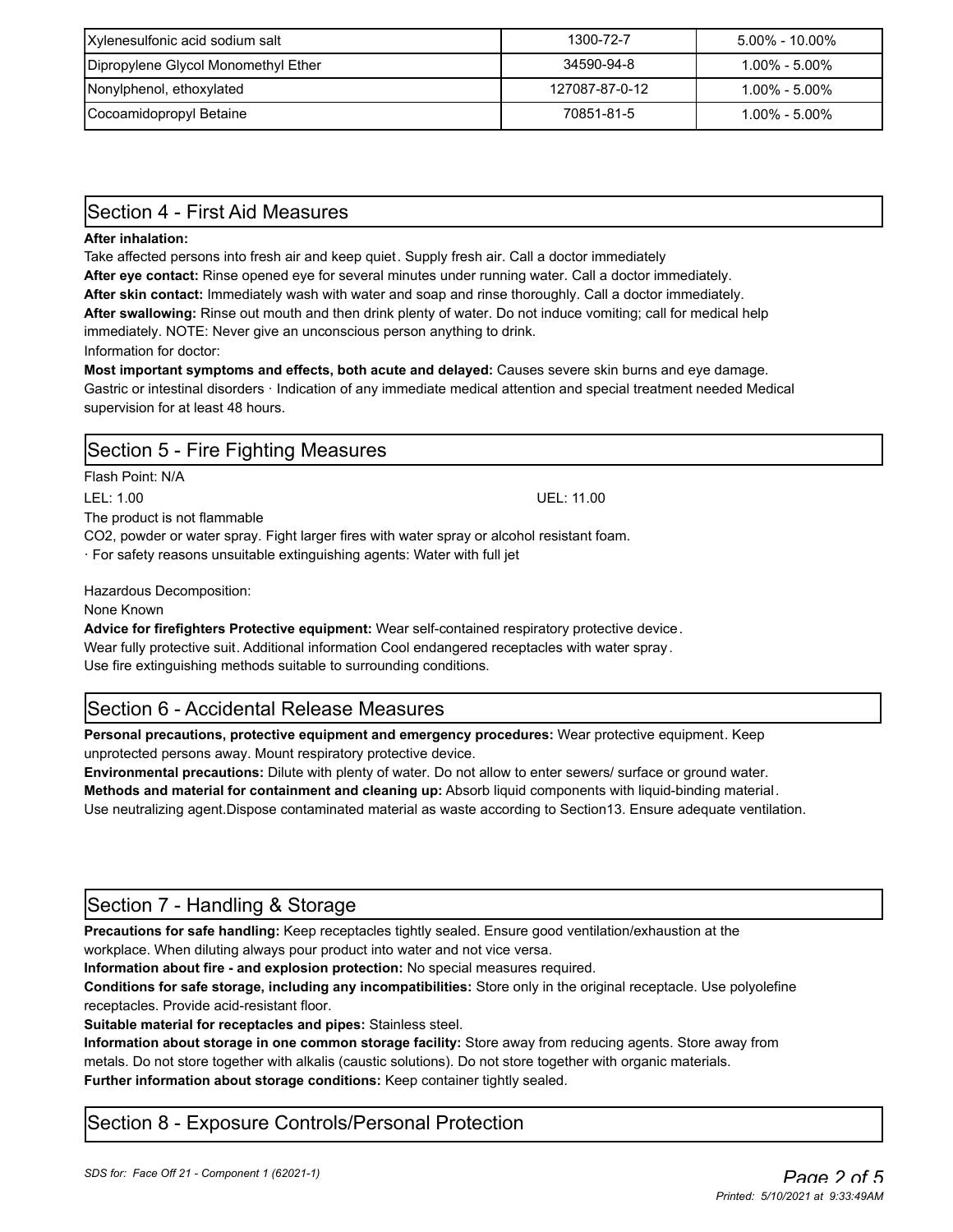| Chemical Name / CAS No.                              | <b>OSHA Exposure Limits</b>                                                                   | <b>ACGIH Exposure Limits</b> | <b>Other Exposure Limits</b> |  |
|------------------------------------------------------|-----------------------------------------------------------------------------------------------|------------------------------|------------------------------|--|
| <b>Proprietary Surfactants</b><br>68439-46-3         | Not Established<br>Not Established                                                            |                              | Not Established              |  |
| 2-butoxyethanol<br>111-76-2                          | OSHA Z-1 TWA:240 mg/m3<br>TWA 20ppm<br>OSHA Z-1 TWA Absorbed via<br>PE: 50 ppm<br><b>Skin</b> |                              | Not Established              |  |
| Methyl ester, soybean oil<br>67784-8/0-9             | Not Established                                                                               | Not Established              | Not Established              |  |
| Xylenesulfonic acid sodium<br>salt<br>1300-72-7      | <b>Not Established</b>                                                                        | Not Established              | Not Established              |  |
| Dipropylene Glycol<br>Monomethyl Ether<br>34590-94-8 | TWA 100 ppm                                                                                   | TWA 100 ppm<br>STEL 150 ppm  | Not Established              |  |
| Nonylphenol, ethoxylated<br>127087-87-0-12           | Not Established                                                                               | Not Established              | Not Established              |  |
| Cocoamidopropyl Betaine<br>70851-81-5                | Not Established                                                                               | Not Established              | Not Established              |  |

**General protective and hygienic measures:** The usual precautionary measures are to be adhered to when handling chemicals. Do not eat or drink while working. Keep away from foodstuffs, beverages and feed. Immediately remove all soiled and contaminated clothing. Wash hands before breaks and at the end of work. Avoid contact with the eyes and skin.

**Respiratory protection:** Use suitable respiratory protective device only when aerosol or mist is formed. In case of brief exposure or low pollution use respiratory filter device. In case of intensive or longer exposure use self-contained respiratory protective device.

**Limitation and supervision of exposure into the environment:** Avoid discharging of Hydrochloric / Phosphoric acid solutions into municipal wastewater, surface water or soils, when such discharges are expected to cause significant pH changes.

**Risk management measures:** Regular control of the pH value previous to or during discharges into open waters is required. Discharges should be carried out as to minimize pH changes in receiving surface waters. In general most aquatic organisms can tolerate pH values in the range of 6-9.

**Eye protection:** Tightly sealed goggles

**Body protection:** Acid resistant protective clothing,Boots

**Protection of hands:** Protective gloves. The glove material has to be impermeable and resistant to the product/ the substance/ the preparation. · Material of gloves Butyl rubber, BR Fluorocarbon rubber (Viton) Nitrile rubber, NBR Natural rubber, NR Chloroprene rubber, CR Neoprene gloves

**Penetration time of glove material:** The exact break through time has to be found out by the manufacturer of the protective gloves and has to be observed.

**Not suitable are gloves made of the following materials:** Leather gloves

# Section 9 - Physical & Chemical Properties

**Odor** Characteristic **Case 2.8 pH** 2.8

**Color**  $\bigcap$  **Color**  $\bigcap$  **Color**  $\bigcap$  **Specific Gravity** 8.761

# Section 10 - Stability & Reactivity

## UNSTABLE

## **INCOMPATABILITIES:**

Strong Oxidzing agents, Strong Acids None Known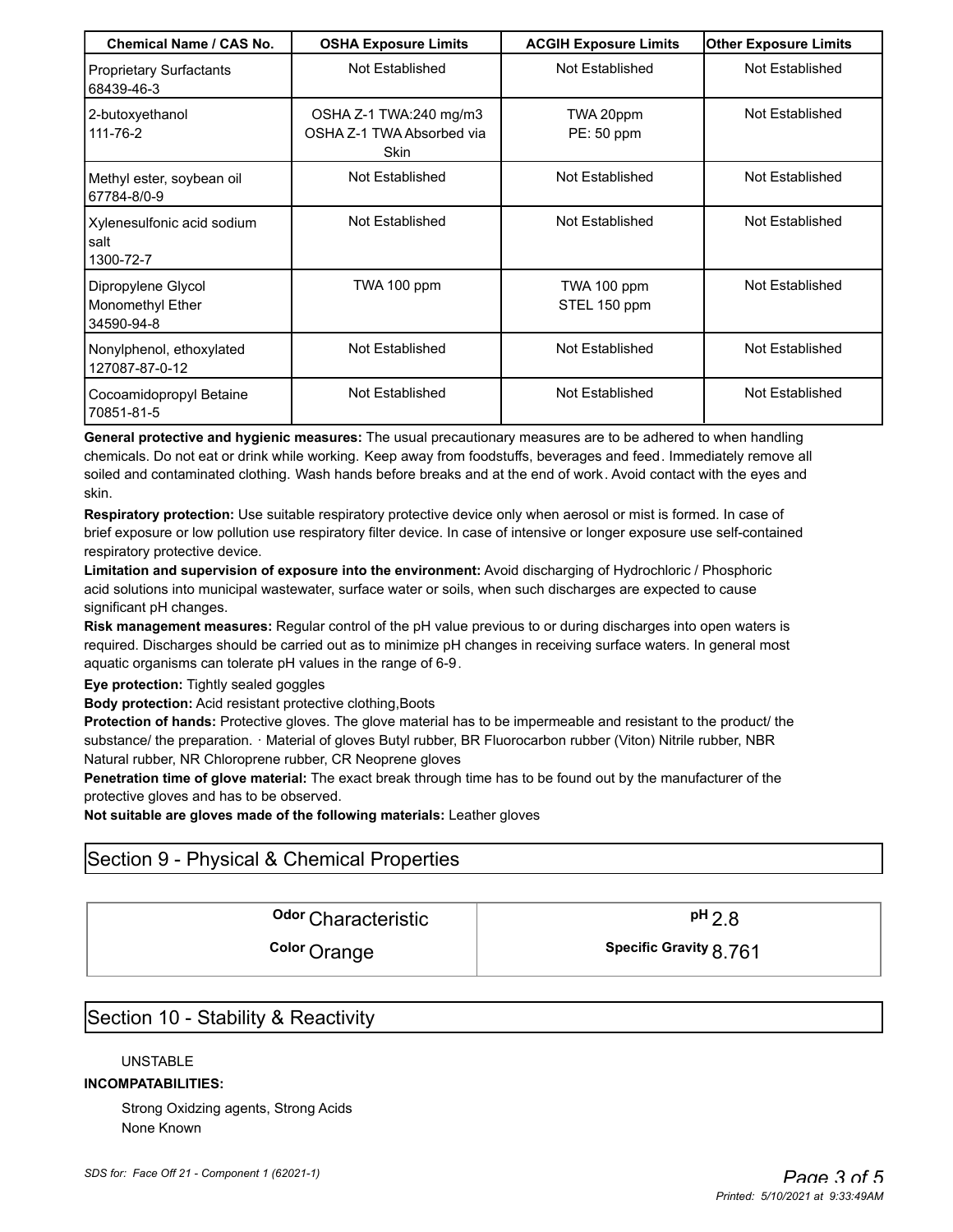Stong Acids, Strong Bases, Strong Oxidizing agents, Strong reducing agents Strong Oxidizing Agents

Extended contact with air or oxygen. The potential for peroxide formation is enhanced when this solvent is used in processes such as distillation. Heat, sparks, open flame, other ignition sources, and oxidizing conditions. Ignition may occur at temperatures below those published in the literature as autoignition or ignition temperatures.

### **DECOMPOSITION:**

Air or oxygen. Moisture and humidity. Strong oxidizing agents. May react with oxygen to form peroxides. Hazardous decomposition products: Decomposition products depend upon temperature, air supply and the presence of other materials. Decomposition products can include and are not limited to: Aldehydes . Ketones. Organic acids.

Carbon Monoxide and other toxic vapors

None Known

On combustios or on thermal decomposition (following the evaporation of water) releases: Carbon Oxides, Nitrogen **Oxides** 

Hazardous polymerization will occur.

## Section 11 - Toxicological Information

## **Mixture Toxicity**

Oral Toxicity LD50: 4,901mg/kg

| ``   | $\mathsf{v}_\mathsf{h}$ | - - - |
|------|-------------------------|-------|
| `าne |                         | N/A   |
|      |                         |       |

# Section 12 - Ecological Information

Do not discharge into waterways. The strong lowering of pH can destroy organisms.

## **Component Ecotoxicity**

## Section 13 - Disposal Considerations

#### **Recommendation:**

Must not be disposed together with household garbage. Do not allow product to reach sewage system. Disposal must be made according to official regulations.

Small amounts may be diluted with plenty of water and washed away. Dispose of bigger amounts in accordance with Local Authority requirements.

#### **Uncleaned packaging Recommendation:**

Empty contaminated packagings thoroughly. They may be recycled after thorough and proper cleaning. Packagings that may not be cleansed are to be disposed of in the same manner as the product. Disposal must be made in accordance with Local Authority requirements.

**Recommended cleansing agents:** Water, if necessary together with cleansing agents.

# Section 14 - Transportation Information

| <b>Agency</b><br><b>DOT</b> | <b>Proper Shipping Name</b><br>Not Regulated | <b>UN Number</b> | <b>Packing Group</b> | <b>Hazard Class</b> |
|-----------------------------|----------------------------------------------|------------------|----------------------|---------------------|
|                             | Section 15 - Regulatory Information          |                  |                      |                     |

**Country Regulation All Components Listed**